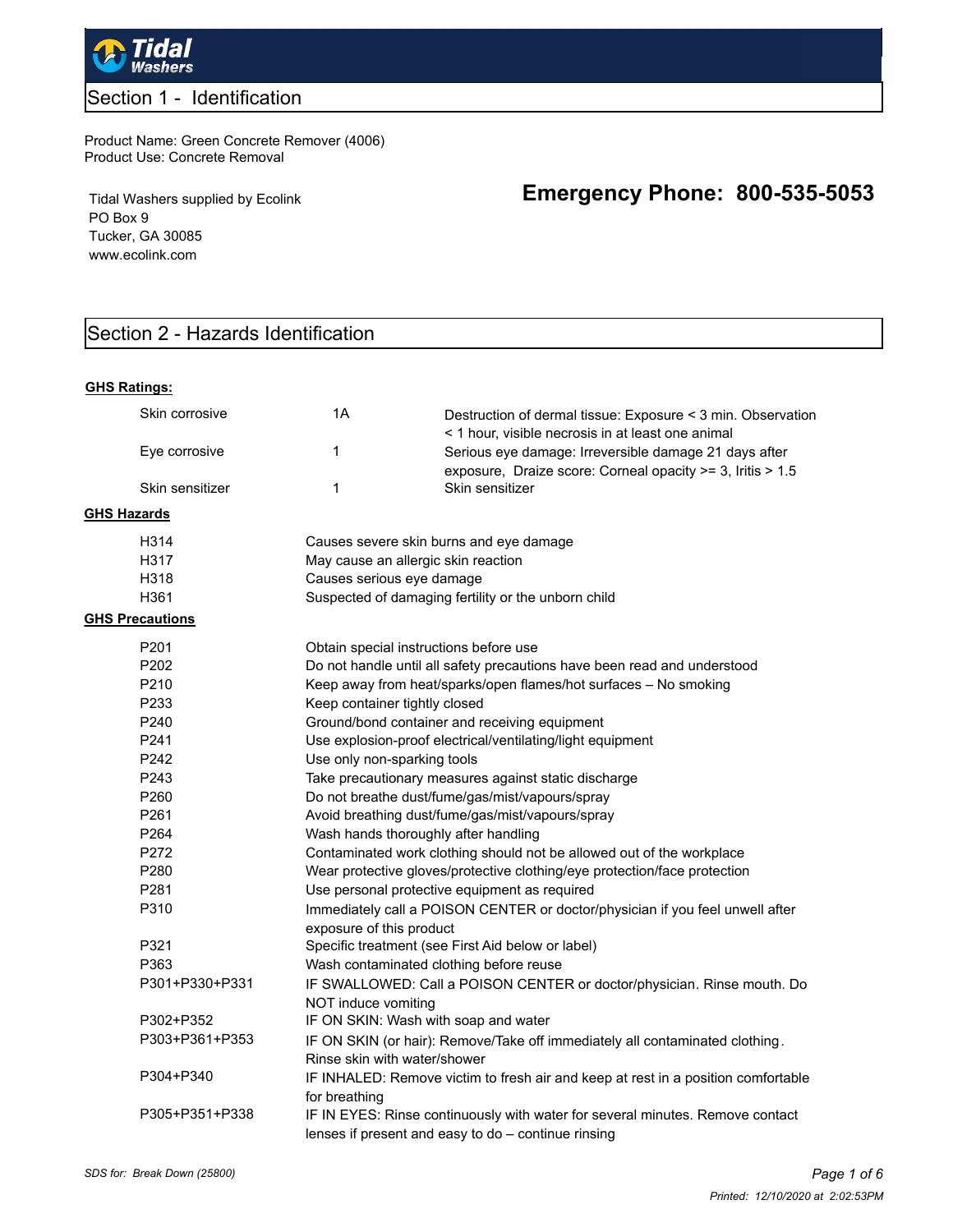| P308+P313 | IF exposed or concerned: Get medical advice/attention                                            |
|-----------|--------------------------------------------------------------------------------------------------|
| P333+P313 | If skin irritation or a rash occurs: Get medical advice/attention                                |
| P370+P378 | In case of fire: Use dry chemicals, CO2, water spray or alcohol-resistant foam to<br>extinguish. |
| P405      | Store locked up                                                                                  |
| P403+P235 | Store in a well ventilated place. Keep cool                                                      |
| P501      | Dispose of contents/container in conformance with State, Local, and Federal<br>regulations.      |

**Signal Word: Danger**



## Section 3 - Composition, Information on Ingredients

| <b>Chemical Name</b>                                                                                                                          | <b>CAS number</b> | <b>Weight Concentration %</b> |
|-----------------------------------------------------------------------------------------------------------------------------------------------|-------------------|-------------------------------|
| Glycolic Acid                                                                                                                                 | 79-14-1           | $50.00\% - 60.00\%$           |
| Dipropylene Glycol Monomethyl Ether                                                                                                           | 34590-94-8        | $1.00\% - 5.00\%$             |
| Nonylphenol, ethoxylated                                                                                                                      | 127087-87-0-9     | $1.00\% - 5.00\%$             |
| Phosphoric Acid                                                                                                                               | 7664-38-2         | $1.00\% - 5.00\%$             |
| Onium compounds, 1-[2-(2-carboxyethoxy)ethyl]-1(or3)-(2-<br>carboxyethyl)-4,5-dihydro-2-norcoco<br>alkylimidazoliumhydroxides, disodium salts | 68604-71-7        | $1.00\% - 5.00\%$             |

## Section 4 - First Aid Measures

Inhalation Remove victim to fresh air and keep at rest in a position comfortable for breathing. Oxygen or artificial respiration if needed. Do not use mouth-to-mouth method if victim inhaled the substance. Induce artificial respiration with the aid of a pocket mask equipped with a one-way valve or other proper respiratory medical device. Call a physician or poison control center immediately.

Eye contact Do not rub eyes. Immediately flush eyes with plenty of water for at least 15 minutes. Remove contact lenses, if present and easy to do. Continue rinsing. Call a physician or poison control center immediately.

 Skin Contact Take off immediately all contaminated clothing. Rinse skin with water/shower. Call a physician or poison control center immediately. Chemical burns must be treated by a physician. Wash contaminated clothing before reuse.

Ingestion Call a physician or poison control center immediately. Rinse mouth. Do not induce vomiting. If vomiting occurs, keep head low so that stomach content doesn't get into the lungs.

#### Most important symptoms/effects, acute and delayed

Burning pain and severe corrosive skin damage. Causes serious eye damage. Symptoms may include stinging, tearing, redness, swelling, and blurred vision. Permanent eye damage including blindness could result. Indication of immediate medical attention and special treatment needed. Provide general supportive measures and treat symptomatically. Chemical burns: Flush with water immediately. While flushing, remove clothes which do not adhere to affected area. Call an ambulance. Continue flushing during transport to hospital. Keep victim warm. Keep victim under observation. Symptoms may be delayed.

General information Ensure that medical personnel are aware of the material(s) involved, and take precautions to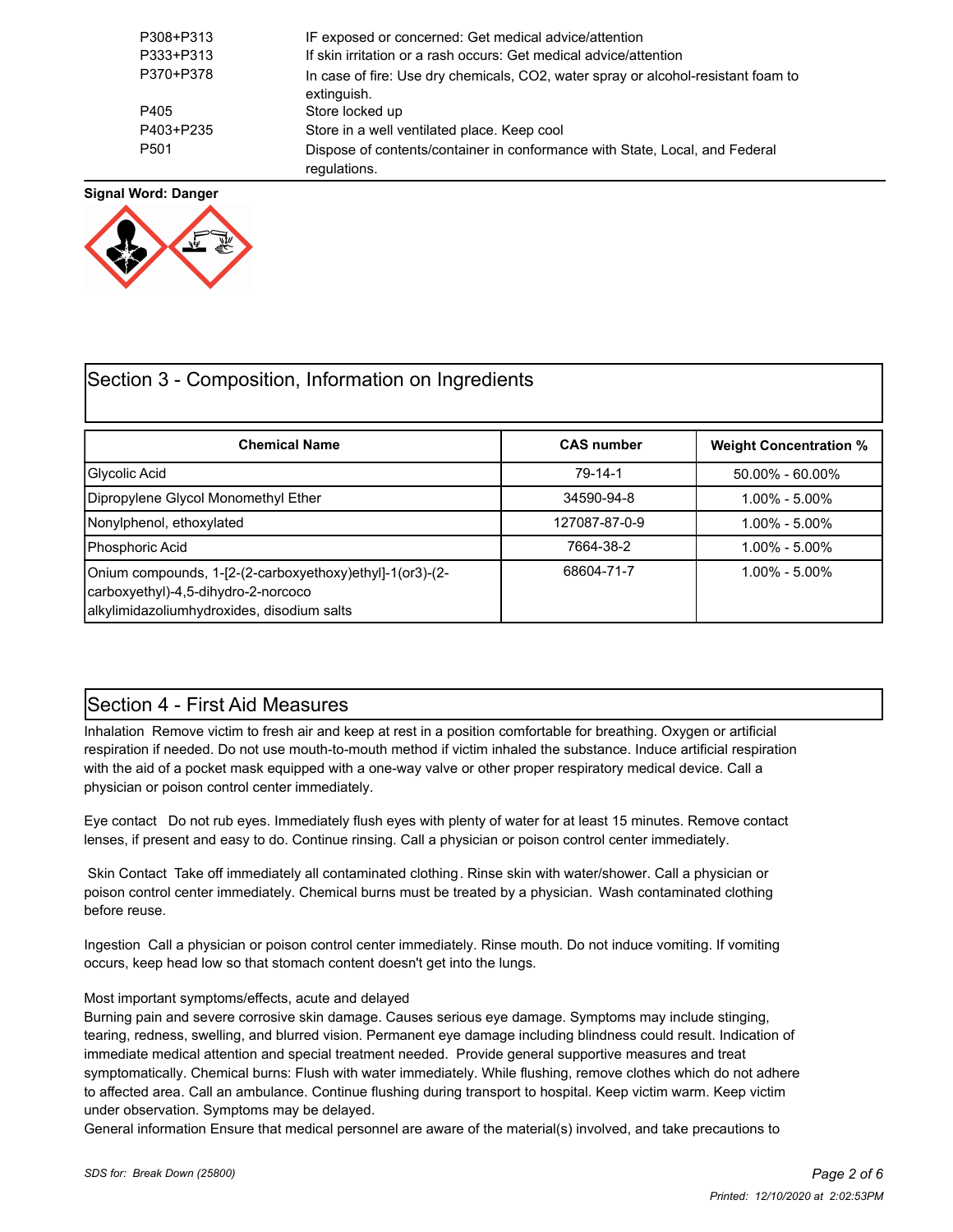protect themselves. Show this safety data sheet to the doctor in attendance.

| Section 5 - Fire Fighting Measures |  |
|------------------------------------|--|
|                                    |  |

Flash Point: N/A LEL: UEL:

**Suitable extinguishing media** Water fog. Foam. Dry chemical powder. Carbon dioxide (CO2). **Unsuitable extinguishing media** Do not use water jet as an extinguisher, as this will spread the fire.

**Specific hazards arising from the chemical** During fire, gases hazardous to health may be formed.

**Special protective equipment and precautions for firefighters** Self-contained breathing apparatus and full protective clothing must be worn in case of fire.

**Fire fighting equipment/instructions** Move containers from fire area if you can do so without risk. **Specific methods** Use standard firefighting procedures and consider the hazards of other involved materials. **General fire hazards** No unusual fire or explosion hazards noted.

## Section 6 - Accidental Release Measures

**Personal precautions, protective equipment and emergency procedures**

Keep unnecessary personnel away. Keep people away from and upwind of spill/leak. Keep out oflow areas. Wear appropriate protective equipment and clothing during clean-up. Do not breathe dust. Do not touch damaged containers or spilled material unless wearing appropriate protective clothing. Ensure adequate ventilation. Local authorities should be advised if significant spillages cannot be contained. For personal protection, see section 8 of the SDS.

**Methods and materials for containment and cleaning up** Avoid dispersal of dust in the air (i.e., clearing dust surfaces with compressed air). This product is miscible in water. Should not be released into the environment. Stop the flow of material, if this is without risk.

**Environmental precautions** Prevent further leakage or spillage if safe to do so. Do not contaminate water. Avoid discharge into drains, water courses or onto the ground.

**Small Spills:** Sweep up or vacuum up spillage and collect in suitable container for disposal. Never return spills to original containers for re-use. For waste disposal, see section 13 of the SDS.

**Large Spills**: Wet down with water and dike for later disposal. Prevent entry into waterways, sewer, basements or confined areas. Following product recovery, flush area with water.

## Section 7 - Handling & Storage

**Precautions for safe handling** Minimize dust generation and accumulation. Do not breathe dust. Do not get in eyes, on skin, or on clothing. Do not taste or swallow. When using, do not eat, drink or smoke. Use only outdoors or in a well-ventilated area. Wear appropriate personal protective equipment. Wash hands thoroughly after handling. Observe good industrial hygiene practices.

**Conditions for safe storage, including any incompatibilities** Store locked up. Store in original tightly closed container. Store in a well-ventilated place. Store away from incompatible materials (see Section 10 of the SDS).

| Section 8 - Exposure Controls/Personal Protection |                             |                              |                              |  |
|---------------------------------------------------|-----------------------------|------------------------------|------------------------------|--|
| <b>Chemical Name / CAS No.</b>                    | <b>OSHA Exposure Limits</b> | <b>ACGIH Exposure Limits</b> | <b>Other Exposure Limits</b> |  |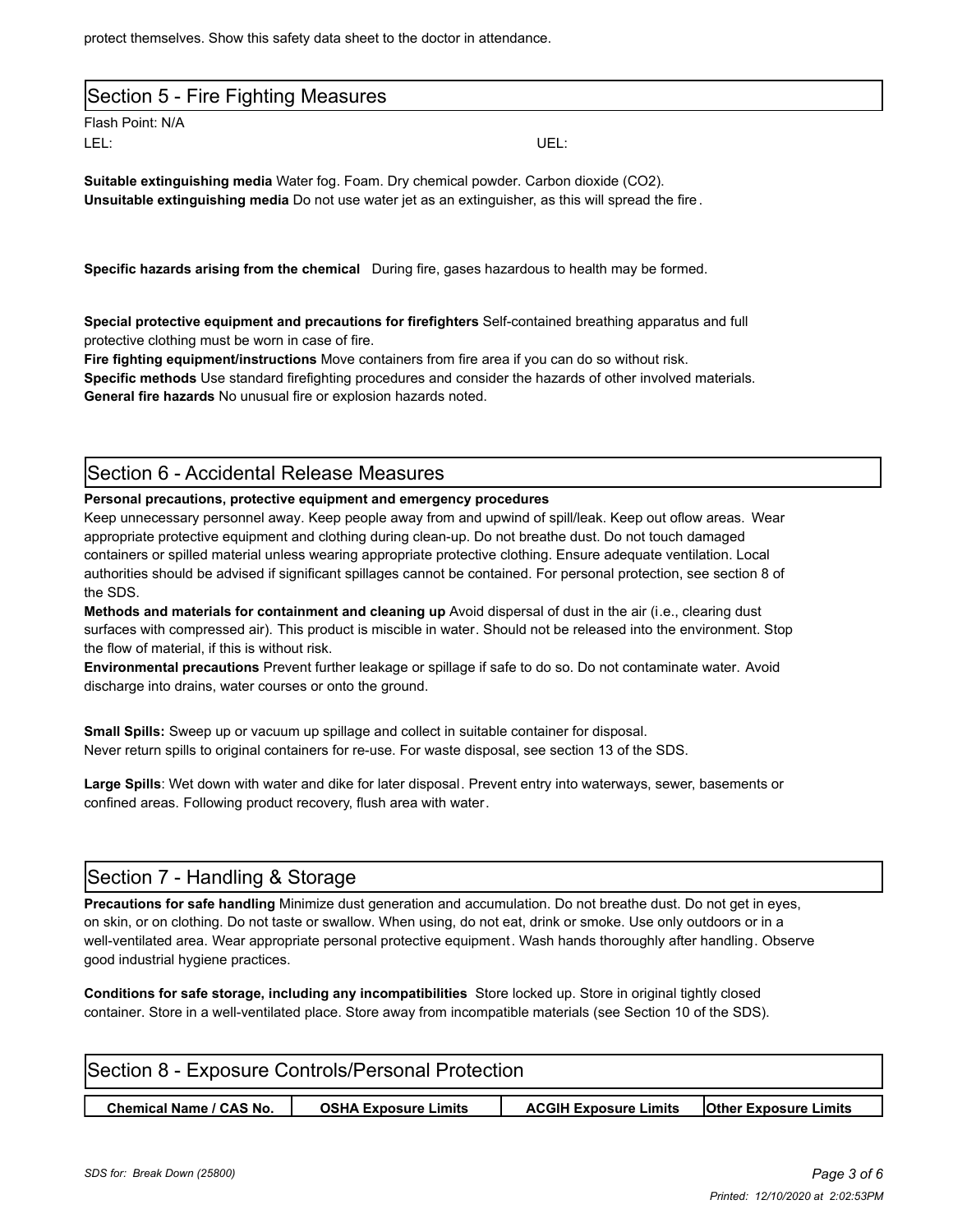| Glycolic Acid<br>$79 - 14 - 1$                                                                                                                                          | Not Established                                    | Not Established             | <b>Exposure Limit Values</b><br>Glycolic acid<br>AEL * (DUPONT) 10<br>mg/m3 8 & 12 hr. TWA |
|-------------------------------------------------------------------------------------------------------------------------------------------------------------------------|----------------------------------------------------|-----------------------------|--------------------------------------------------------------------------------------------|
| Dipropylene Glycol<br>Monomethyl Ether<br>34590-94-8                                                                                                                    | TWA 100 ppm                                        | TWA 100 ppm<br>STEL 150 ppm | Not Established                                                                            |
| Nonylphenol, ethoxylated<br>127087-87-0-9                                                                                                                               | Not Established                                    | Not Established             | Not Established                                                                            |
| Phosphoric Acid<br>7664-38-2                                                                                                                                            | TWA-8hrs: $1 \text{ mg/m}$ 3<br>STEL-15min.:2mg/m3 | Not Established             | Not Established                                                                            |
| Onium compounds, 1-[2-(2-<br>carboxyethoxy)ethyl]-1(or3)-<br>(2-carboxyethyl)-4,5-dihydro-<br>2-norcoco<br>alkylimidazoliumhydroxides,<br>disodium salts<br> 68604-71-7 | Not Established                                    | Not Established             | Not Established                                                                            |

**Occupational exposure limits** No exposure limits noted for ingredient(s).

**Biological limit values** No biological exposure limits noted for the ingredient(s).

**Appropriate engineering controls** Good general ventilation (typically 10 air changes per hour) should be used. Ventilation rates should be matched to conditions. If applicable, use process enclosures, local exhaust ventilation, or other engineering controls to maintain airborne levels below recommended exposure limits. If exposure limits have not been established, maintain airborne levels to an acceptable level. General ventilation normally adequate. Eye wash facilities and emergency shower must be available when handling this product. It is recommended that users of this product perform a risk assessment to determine the appropriate PPE.

**Individual protection measures, such as personal protective equipment**

**Eye/face protection** Chemical respirator with organic vapor cartridge and full facepiece.

**Skin protection Hand protection** Wear appropriate chemical resistant gloves.

**Other** Wear appropriate chemical resistant clothing. Use of an impervious apron is recommended.

**Respiratory protection** Chemical respirator with organic vapor cartridge. Chemical respirator with organic vapor cartridgeand full facepiece.

**Thermal hazards** Wear appropriate thermal protective clothing, when necessary .

**General hygiene considerations** When using, do not eat, drink or smoke. Always observe good personal hygiene measures, such as washing after handling the material and before eating, drinking, and/or smoking. Routinely wash work clothing and protective equipment to remove contaminants. Contaminated work clothing should not be allowed out of the workplace.

Routinely wash work clothing and protective equipment to remove contaminants. Contaminated work clothing should not be allowed out of the workplace

## Section 9 - Physical & Chemical Properties

**Appearance** Clear Liquid **Color** Lt. Straw

**pH** <=1 **Specific Gravity** 1.22

## Section 10 - Stability & Reactivity

**STABLE**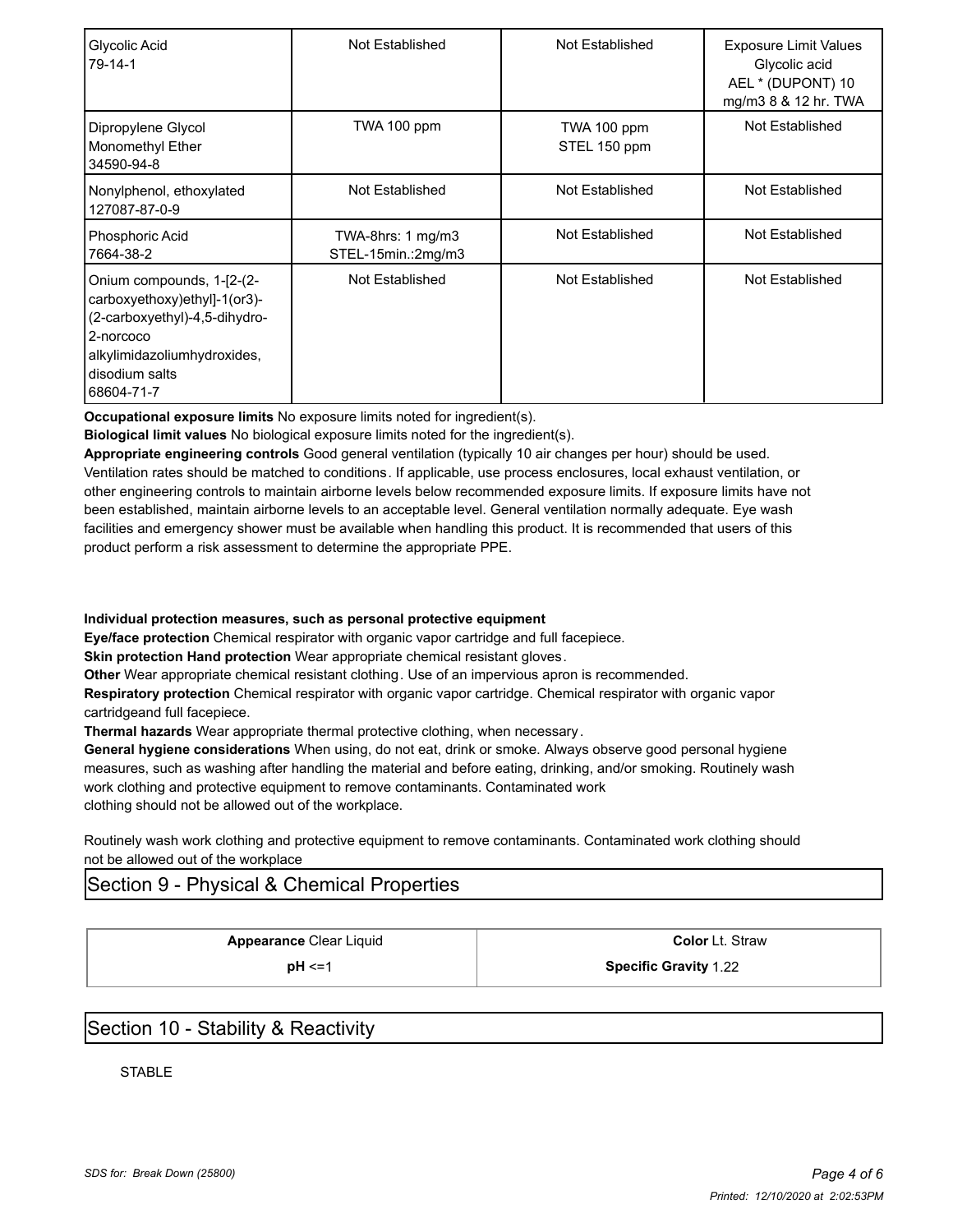Materials To Avoid

Alkalines, metal oxides, metals, metal alloys, and organic matters, fluorine, strong reducing agents, bases, sulphur trioxide, phosphorus pentoxide.

Extended contact with air or oxygen. The potential for peroxide formation is enhanced when this solvent is used in processes such as distillation. Heat, sparks, open flame, other ignition sources, and oxidizing conditions. Ignition may occur at temperatures below those published in the literature as autoignition or ignition temperatures.

Strong Oxidzing agents, Strong Acids, Strong Bases

None Known

Bases. Oxidizing agents. Reducing agents. Cyanides. Sulfides. Metals such as sodium, potassium or magnesium.

Oxides of Sodium, Oxides of Phosphorus Air or oxygen. Moisture and humidity. Strong oxidizing agents. May react with oxygen to form peroxides. Carbon Monoxide and other toxic vapors None Known Can react with metals generating toxic hydrogen gas.

Hazardous polymerization will not occur.

#### Section 11 - Toxicological Information

#### **Mixture Toxicity**

Oral Toxicity LD50: 4,456mg/kg Inhalation Toxicity LC50: 20mg/L

#### **Component Toxicity**

| pou           |                                                                |
|---------------|----------------------------------------------------------------|
| 127087-87-0-9 | Nonylphenol, ethoxylated                                       |
|               | Oral LD50: 3,314 mg/kg (Rat) Dermal LD50: 3,050 mg/kg (Rabbit) |
| 7664-38-2     | <b>Phosphoric Acid</b>                                         |
|               | Oral LD50: 2,040 mg/kg (RAT) Dermal LD50: 3,653 mg/kg (Rabbit) |

| <b>CAS Number</b>                   | <b>Description</b>                                                                                                                                       | % Weight | Carcinogen Rating                                                                 |
|-------------------------------------|----------------------------------------------------------------------------------------------------------------------------------------------------------|----------|-----------------------------------------------------------------------------------|
| Section 12 - Ecological Information |                                                                                                                                                          |          |                                                                                   |
| <b>Component Ecotoxicity</b>        |                                                                                                                                                          |          |                                                                                   |
| Glycolic Acid                       | <b>Aquatic Toxicity</b><br>Glycolic acid<br>96 h LC50 : Pimephales promelas (fathead minnow) 164 mg/l<br>48 h EC50 : Daphnia magna (Water flea) 141 mg/l |          | 72 h EbC50 : Pseudokirchneriella subcapitata (green algae) 22.5 mg/l              |
| <b>Phosphoric Acid</b>              | <b>Acute Fish Toxicity</b><br>water intake.                                                                                                              |          | Harmful to aguatic life in very low concentrations. May be dangerous if it enters |

## Section 13 - Disposal Considerations

**Disposal instructions** Collect and reclaim or dispose in sealed containers at licensed waste disposal site. Do not allow this material to drain into sewers/water supplies. Dispose of contents/container in accordance with local/regional/national/international regulations.

**Local disposal regulations** Dispose in accordance with all applicable regulations.

Hazardous waste code The waste code should be assigned in discussion between the user, the producer and the